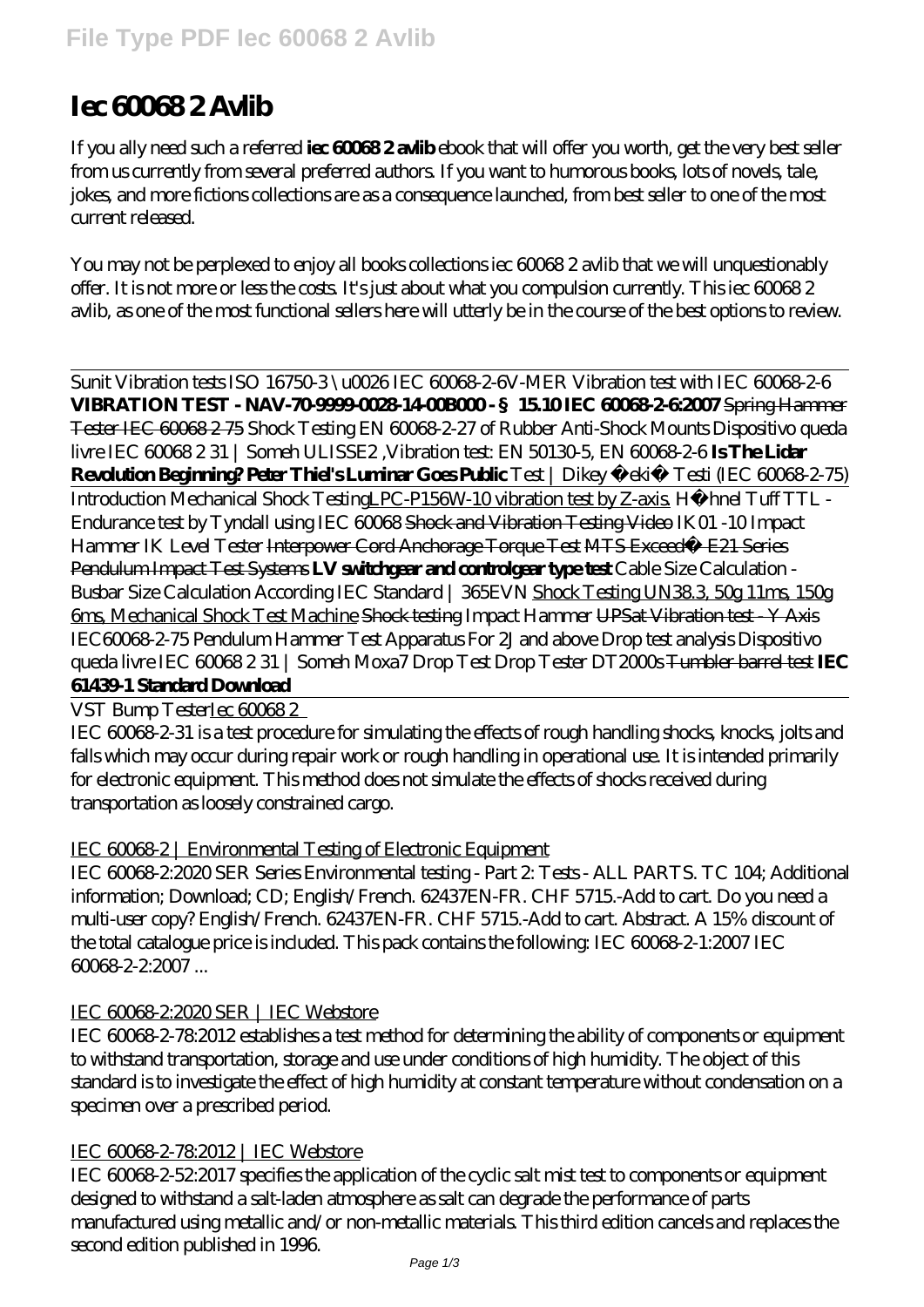## EN IEC 60068-2-52 ed. 2 - European Standards

60068-2-78 © IEC:2001 6 c) Condensation can be avoided during this period by not increasing the absolute humidity. d) Adjust the humidity to the prescribed severity within a time of not more than 2 h. e) Expose the specimen to the test conditions and duration as specified in the relevant specification.

## INTERNATIONAL IEC STANDARD 60068-2-78 - ModuleTek

Abstract IEC 60068 2-80.2005 Intended for general application for testing specimens when simulation is required of vibration excitation of a complex and mixed nature.

## IEC 60068-2-80:2005 | IEC Webstore

International Standard IEC 60068-2-1 has been prepared by IEC technical committee 104: Environmental conditions, classification and methods of test. This sixth edition cancels and replaces the fifth edition issued in 1990. It includes the revised text of the fifth edition, amendment 1 issued in 1993 and amendment 2 issued in 1994.

## INTERNATIONAL IEC STANDARD 60068-2-1

IEC 60068-2-38:2009 provides a composite test procedure, primarily intended for component type specimens, to determine, in an accelerated manner, the resistance of specimens to the deteriorative effects of high temperature/humidity and cold conditions.

## IEC 60068-2-38:2009 | IEC Webstore

Abstract IEC 60068-2-1:2007 Deals with cold tests applicable to both non heat-dissipating and heatdissipating specimens. For non heat-dissipating specimens, Tests Ab and Ad do not deviate essentially from earlier issues.

## IEC 60068-2-1:2007 | IEC Webstore | rural electrification

IEC 60068 is a collection of methods for environmental testing of electronic equipment and products to assess their ability to perform under environmental conditions including extreme cold and dry heat. IEC 60068 offers appropriate severities and prescribes various environmental conditions for measurements and tests. IEC 60068 has three parts:

## IEC 60068 - Wikipedia

IEC 60068-2-13:1966 Standard | Basic environmental testing procedures for electronic components and electronic equipment - Part 2: Tests - Test M: Low air pressure

## IEC 60068-2-13:1966 | IEC Webstore

IEC 60068-2 is published in the year 2020. It is available for English and French. The IEC 60068-2 is a collection of more than 60 standards. These standards are applicable to a climatic category, such as vibration, shock, change of temperature, dry heat, salt mist, dust and sand, mold, and the combination of them.

## IEC 60068 Testing Standard - belltestchamber.com

IEC 60068-2-83:2011 provides methods for comparative investigation of the wettability of the metallic terminations or metallized terminations of SMDs with solder pastes. Data obtained by these methods are not intended to be used as absolute quantitative data for pass - fail purposes. NOTE: Different solderability test methods for SMD are described in IEC 60068 2-58 and IEC 60068 2-69. IEC ...

## IEC 60068-2-83:2011 | IEC Webstore

IEC 60068 is a collection of methods for environmental testing of electronic equipment, components and